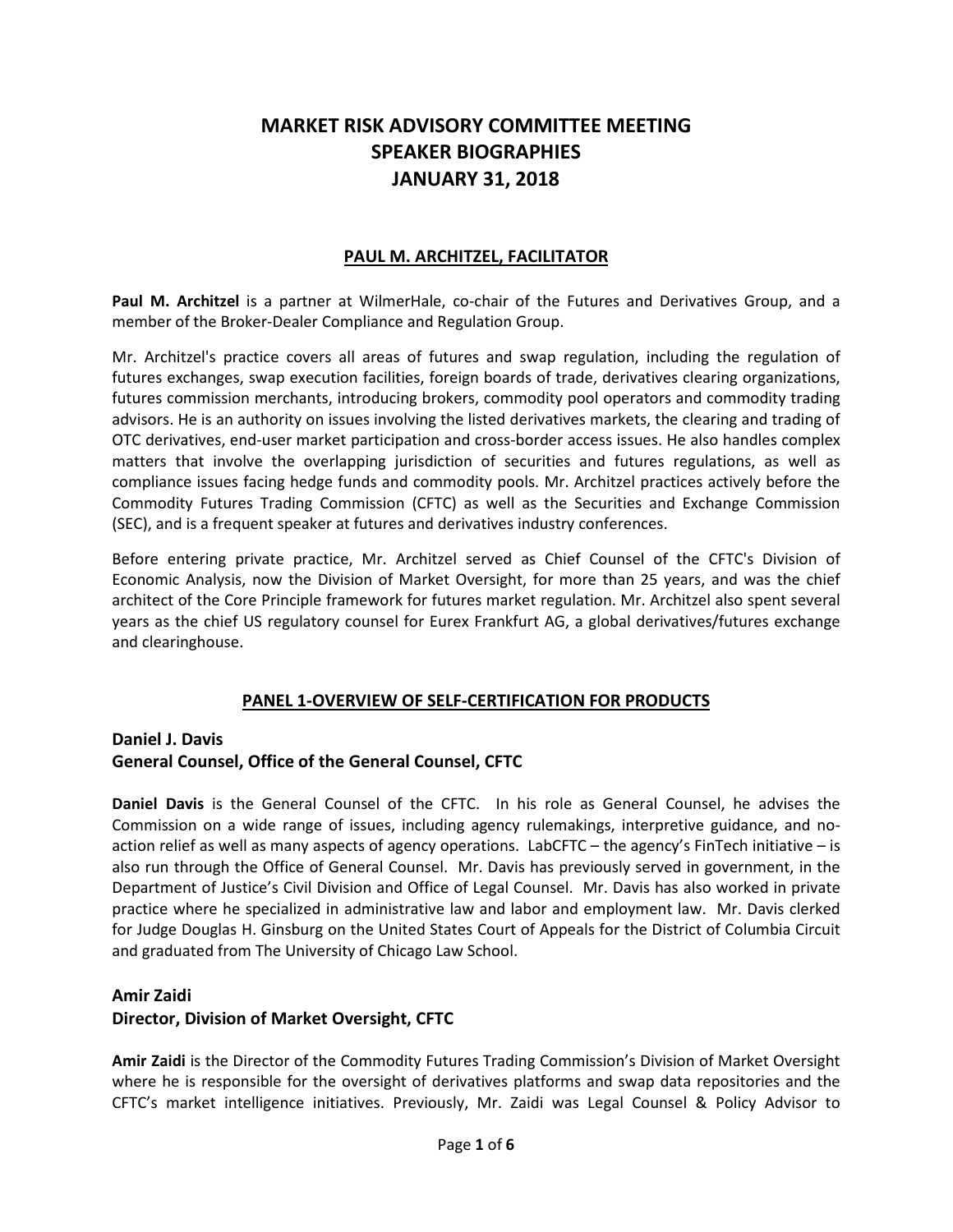Commissioner Giancarlo. In that role he advised Commissioner Giancarlo on legal and policy issues regarding the CFTC's actions, as well as various aspects of the CFTC's operations. Mr. Zaidi was formerly Chief Counsel & Policy Advisor to CFTC Commissioner Scott D. O'Malia and Special Counsel in the CFTC Division of Market Oversight. While in the Division of Market Oversight, Mr. Zaidi was the team leader for the swap execution facilities final rulemaking.

Prior to joining the CFTC, Mr. Zaidi was an Associate in the Corporate and Securities Group of Arnold & Porter LLP. Prior to law school, he was employed at Goldman, Sachs & Co. and the Federal Reserve Bank of New York in various financial analysis positions.

Mr. Zaidi received his B.S. in Business Administration from Boston University and his J.D. from the University of Maryland where he was a notes and comments editor for the Maryland Law Review. Mr. Zaidi is a member of the Bars of the State of New York and the District of Columbia.

#### **Brian Bussey**

# **Director, Division of Clearing and Risk, CFTC**

**Brian Bussey** is Director of the Division of Clearing and Risk at the Commodity Futures Trading Commission. Prior to joining the CFTC in October 2017, Mr. Bussey held various leadership positions in the Division of Trading and Markets at the Securities and Exchange Commission (SEC), including Associate Director for Derivatives Policy and Trading Practices, Associate Director for Trading Practices and Processing, and Assistant Chief Counsel. He also served as Counsel to former SEC Chairmen William Donaldson and Harvey Pitt and former Acting Chairman Laura Unger, and in staff positions in the Division of Trading and Markets and the Office of General Counsel.

Prior to joining the SEC, Mr. Bussey was a corporate associate at Kirkland & Ellis in Chicago. He began his legal career as a law clerk to Judge E. Grady Jolly, U.S. Court of Appeals for the Fifth Circuit.

Mr. Bussey received his J.D. from the University of Chicago Law School, and his B.A. from Pomona College.

#### **PANEL 2-NEW PRODUCTS FROM A RISK PERSPECTIVE**

### **Brian Bussey Director, Division of Clearing and Risk, CFTC**

See above.

### **William Heitner Acting Deputy Director, Division of Clearing and Risk- Risk Surveillance Branch, CFTC**

**Bill Heitner** is the Acting Deputy Director in the Risk Surveillance Branch. He has been with the Commission for 20 years. Over that time, he has worked in the Division of Enforcement and the Division of Clearing and Risk. The Risk Surveillance Branch is responsible for identifying and quantifying risk in the futures, options and swaps markets and ensuring that those risks are properly managed. Prior to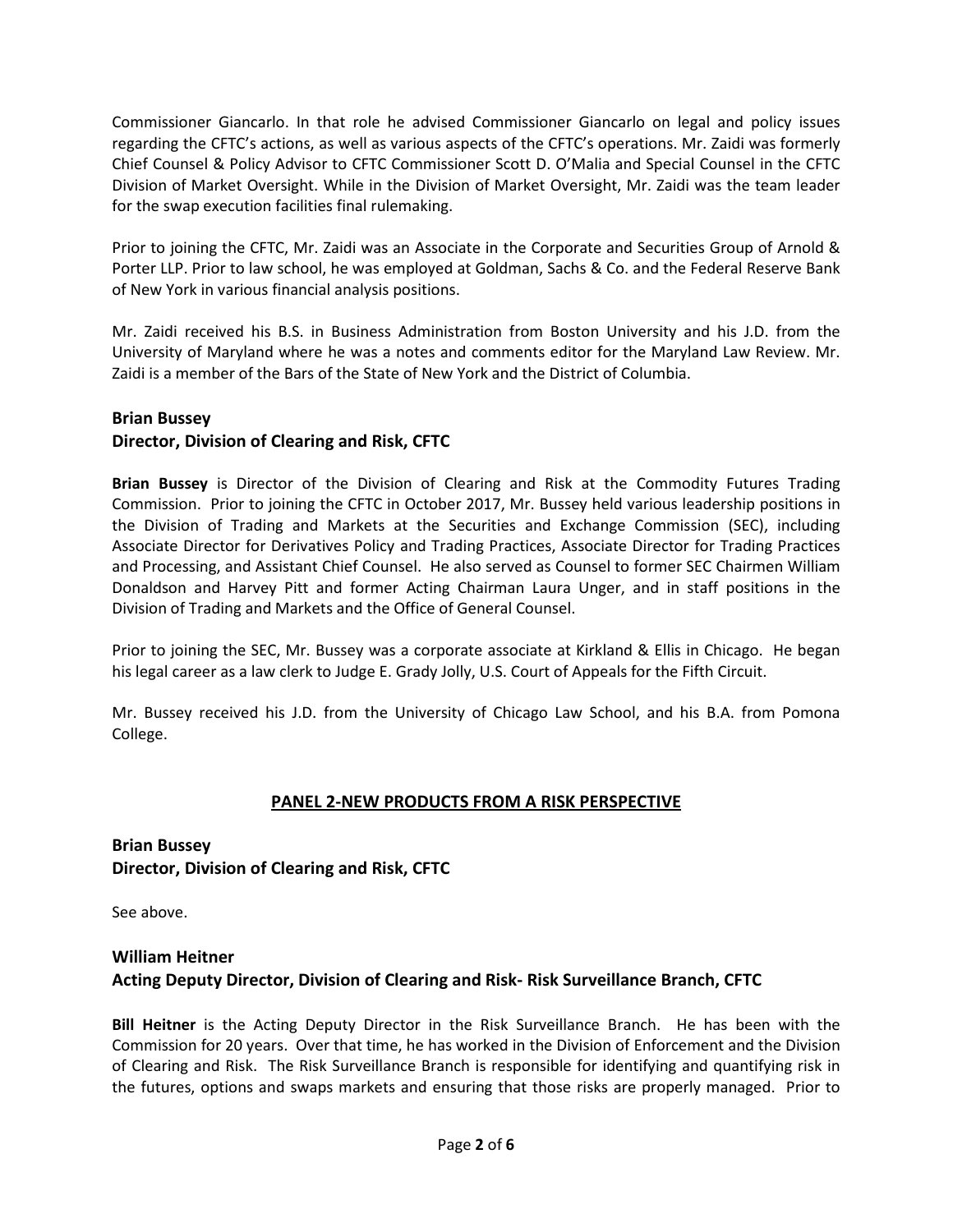joining the Commission, Mr. Heitner worked for the National Futures Association as a Compliance Auditor.

#### **Matthew Kulkin**

#### **Director, Division of Swap Dealer and Intermediary Oversight, CFTC**

**Matthew Kulkin** was appointed as Director of the CFTC's Division of Swap Dealer and Intermediary Oversight (DSIO) in September 2017.

Prior to his appointment at the Commission, Mr. Kulkin was a partner in the Washington, DC office of Steptoe & Johnson LLP, where he advised financial market participants on legislative and regulatory issues related to banking, swaps, futures, securities, and capital markets.

Mr. Kulkin has written and spoken extensively about these issues, and previously served as the co-chair of the D.C. Bar's Derivatives, Securitization and Project Finance Committee.

Before practicing at Steptoe & Johnson, he spent more than seven years at Squire Patton Boggs LLP.

Mr. Kulkin earned his law degree from George Washington University Law School and his undergraduate degree from Tufts University.

## **James McDonald Director, Division of Enforcement, CFTC**

**James McDonald** joined the CFTC from the U.S. Attorney's Office for the Southern District of New York. Earlier in his career, Mr. McDonald served as a law clerk to the Honorable John G. Roberts, Jr., Chief Justice of the United States, and, before that, as a law clerk to the Honorable Jeffrey S. Sutton, Jr., on the United States Court of Appeals for the Sixth Circuit. A graduate of Harvard College and University of Virginia School of Law, Mr. McDonald previously served in the Office of White House Counsel under President George W. Bush, and he worked at the law firm of Williams & Connolly LLP. Originally from Tulsa, Oklahoma, Mr. McDonald has also served as a visiting professor at the University of Tulsa College of Law, where he taught Constitutional Law, Federal Courts, Foreign Relations Law, and Supreme Court Decision-making.

# **PANEL 3- FUTURES EXCHANGES AND NEW PRODUCTS**

### **Julie Winkler Chief Commercial Officer, CME Group**

**Julie Winkler** has served as Chief Commercial Officer of CME Group since 2016. She leads the company's sales, product marketing, research and product development, data analytics, and digitization functions as well as its innovation lab. Previously, she served as Senior Managing Director, Research, Product Development and Index Services of CME Group since 2014 and as Managing Director, Research and Product Development since 2007. Winkler joined the Chicago Board of Trade (CBOT) as a Staff Investigator in the Office of Investigations and Audits and in 1998, she joined the Business Development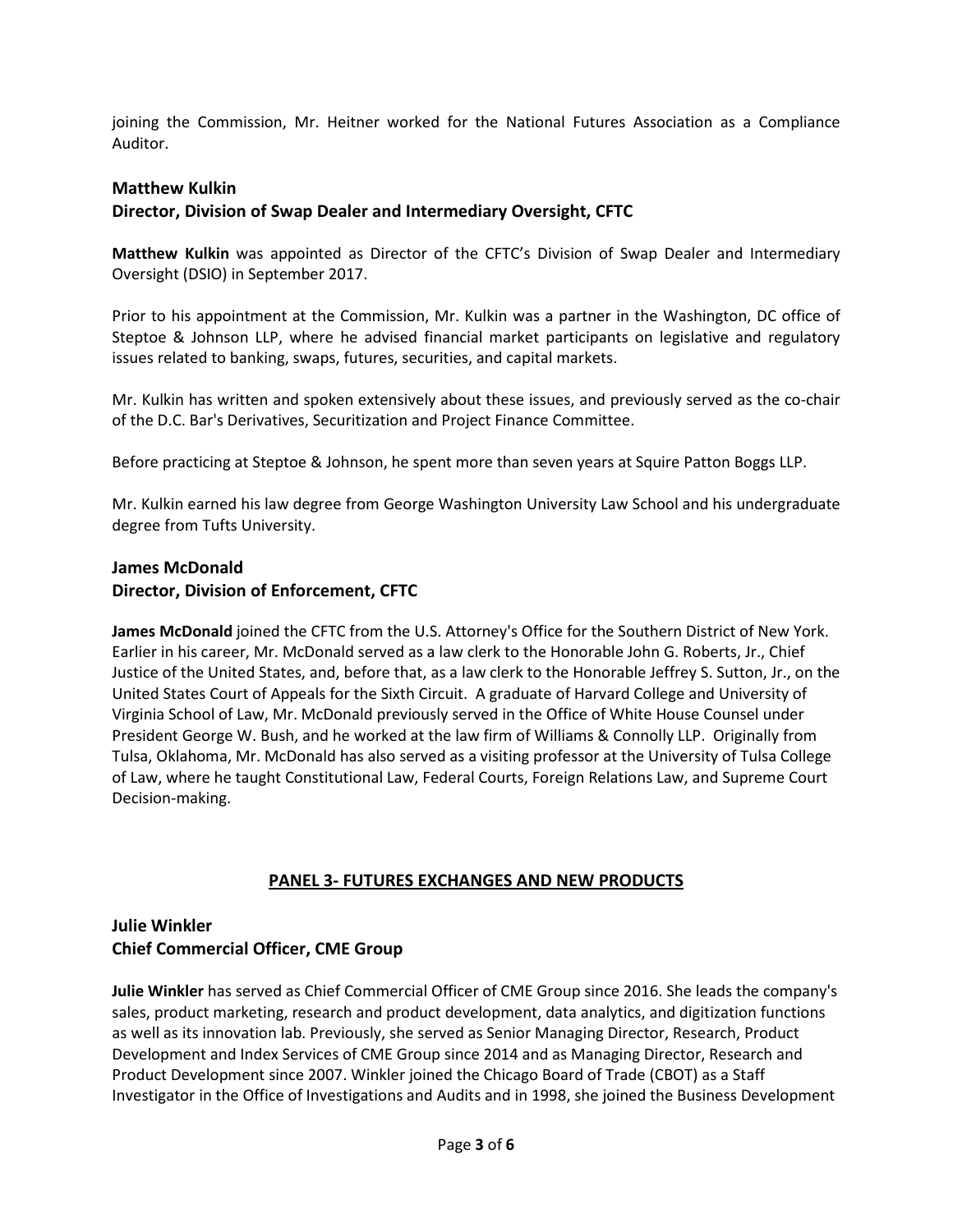area as an Economist in the Research and Strategic Analysis group. She was promoted to Managing Director, Business Development in 2004. She also served as Vice President, Business Development, where she had management responsibility for the growth and development of the Financial Product Research and Development, Market Data Products and Services, Training and Education, Corporate Strategy, and Business Development Administration areas.

Ms. Winkler holds a Bachelor of Science in Business Administration in Finance from Valparaiso University, and an MBA in Finance and Derivatives Markets with Highest Honors from Loyola University. She currently serves on the Board of Directors for S&P Dow Jones Indices LLC and Valparaiso University. She is also a Revenue 50 member within the World 50 network.

#### **Chris Concannon**

# **President and Chief Operating Officer, Cboe Futures Exchange, LLC and Cboe Global Markets, Inc.**

**Chris Concannon** is President and Chief Operating Officer of Cboe Global Markets, Inc. (Cboe), joining the firm in 2017 as part Cboe's acquisition of Bats Global Markets (Bats). He is responsible for Cboe's transaction businesses, including Global Derivatives, U.S. and European Equities, and Global Foreign Exchange – as well as overseeing the company's Technology, Operations, Risk, and Marketing divisions.

As CEO of Bats, Mr. Concannon led that company's initial public offering in 2016, as well as the acquisition by Cboe in February 2017, creating one of the world's largest exchange holding companies.

Under Mr. Concannon's guidance, Bats operated the largest stock exchange by value traded in Europe, the second-largest stock exchange in the U.S., and growing exchange-traded products and U.S. options businesses.

Mr. Concannon has more than 20 years of experience as an executive at Nasdaq, Virtu Financial, Instinet and as an attorney at Morgan Lewis and Bockius and the Securities and Exchange Commission.

Mr. Concannon is the Chairman of the Board of Cboe Futures Exchange (CFE). He holds a B.A. degree from Catholic University, an M.B.A. from St. John's University and a J.D. from Catholic University's Columbus School of Law.

#### **Dale Michaels Executive Vice President, Financial Risk Management, The Options Clearing Corporation**

**Dale Michaels** is Executive Vice President, Financial Risk Management at OCC. OCC is the world's largest equity derivatives clearing organization and the foundation for secure markets.

In this role, Mr. Michaels is responsible for OCC's market, credit and liquidity risk, default management, customer margin methodologies and model development activities. He previously worked on the company's securities lending initiatives. Prior to joining OCC, he developed and directed various risk management functions as a Managing Director at CME Group, where also he led the integration of the risk management and clearing functions involving CME Group, The Chicago Board of Trade, the New York Mercantile Exchange and COMEX, creating significant capital and operational savings for market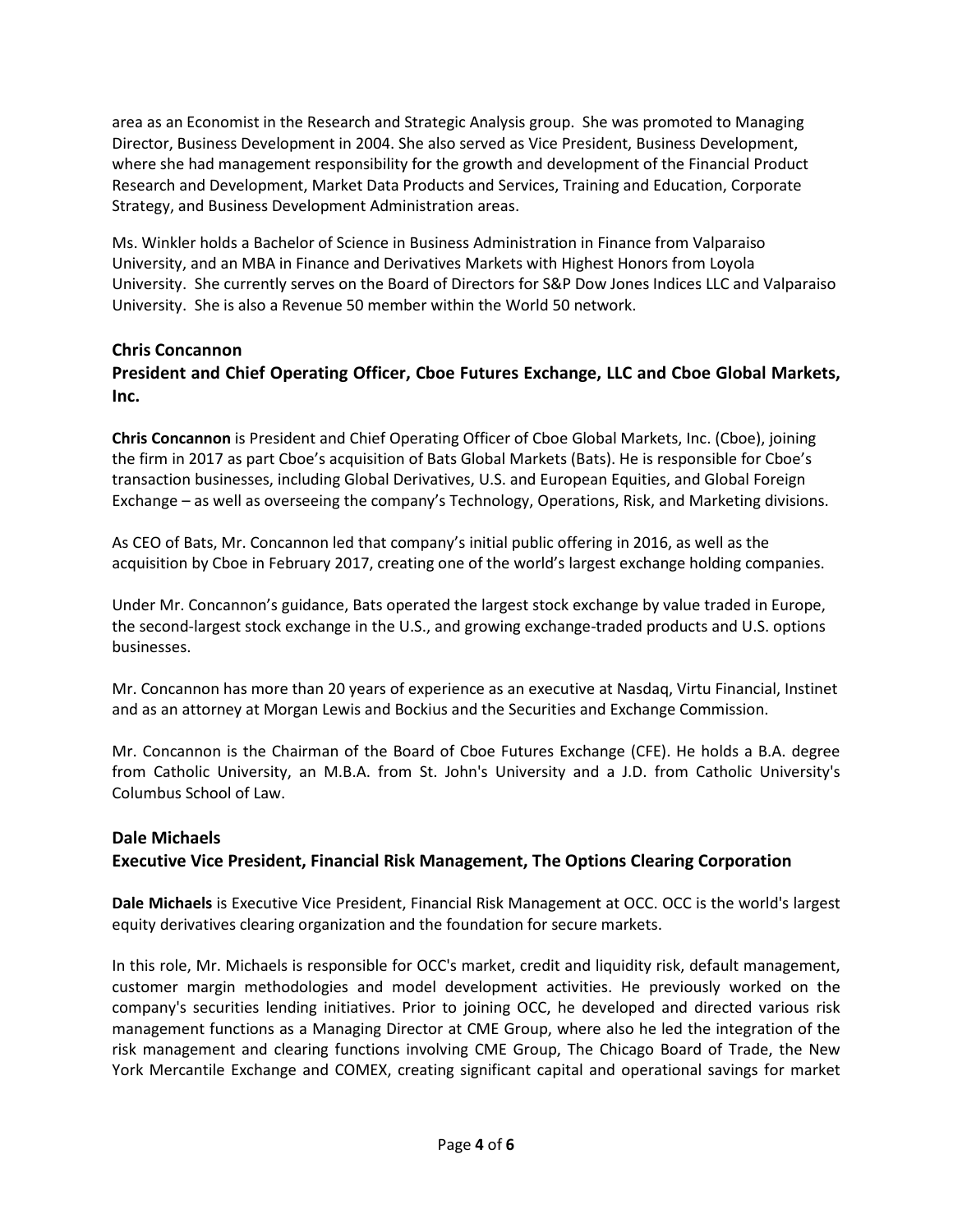participants. Previously Mr. Michaels was a fixed-income trader and began his career at the Chicago Board of Trade serving as a financial analyst and then a staff economist.

Mr. Michaels received a Bachelor of Science in Finance and Economics from Illinois State University and earned his Masters of Business Administration in Finance from DePaul University. He also holds a Chartered Financial Analyst Designation.

# **Trabue Bland President, ICE Futures U.S., Inc.**

**Trabue Bland** is President of ICE Futures U.S., a regulated futures exchange and a subsidiary of Intercontinental Exchange, Inc. (NYSE: ICE). He previously served as VP of Regulation where he managed ICE's regulatory efforts globally, with an emphasis on CFTC regulation.

Prior to joining ICE in 2007, Mr. Bland was Legal Counsel to Acting Chairman Walter Lukken at the Commodity Futures Trading Commission. He was also a trial attorney in the Division of Enforcement and an attorney in the Division of Clearing and Intermediary Oversight.

Before joining the Commission, Mr. Bland was in private practice at Balch and Bingham, LLP. He served on the staff of Senator Thad Cochran before attending law school. Mr. Bland is a graduate of Washington and Lee University and the University of Mississippi School of Law.

# **PANEL 4- POLICY & REGULATORY APPROACH FOR NOVEL PRODUCTS**

### **Albert S. Kyle Charles E. Smith Chair Professor of Finance University of Maryland's Robert H. Smith School of Business**

**Professor Albert S. (Pete) Kyle** has been the Charles E. Smith Chair Professor of Finance at the University of Maryland's Robert H. Smith School of Business since 2006. He earned his B.S. degree in mathematics from Davidson College (*summa cum laude*, 1974), studied philosophy and economics at Oxford University as a Rhodes Scholar from Texas (Merton College, 1974-1976, and Nuffiled College, 1976- 1977), and completed his Ph.D. in economics at the University of Chicago in 1981. He has been a professor at Princeton University (1981-1987), the University of California Berkeley (1987-1992), and Duke University (1992-2006).

Professor Kyle's research focuses on market microstructure, including topics such as market microstructure invariance, high frequency trading, informed speculative trading, market manipulation, price volatility, the informational content of market prices, market liquidity, and contagion.

His teaching interests include market microstructure, institutional asset management, venture capital and private equity, corporate finance, option pricing, and asset pricing.

He became a Fellow of the American Finance Association in 2013. He has been a Fellow of the Econometric Society since 2002. He holds an honorary doctoral degree from the Stockholm School of Economics. He has been a board member of the American Finance Association (2004-2006), a staff